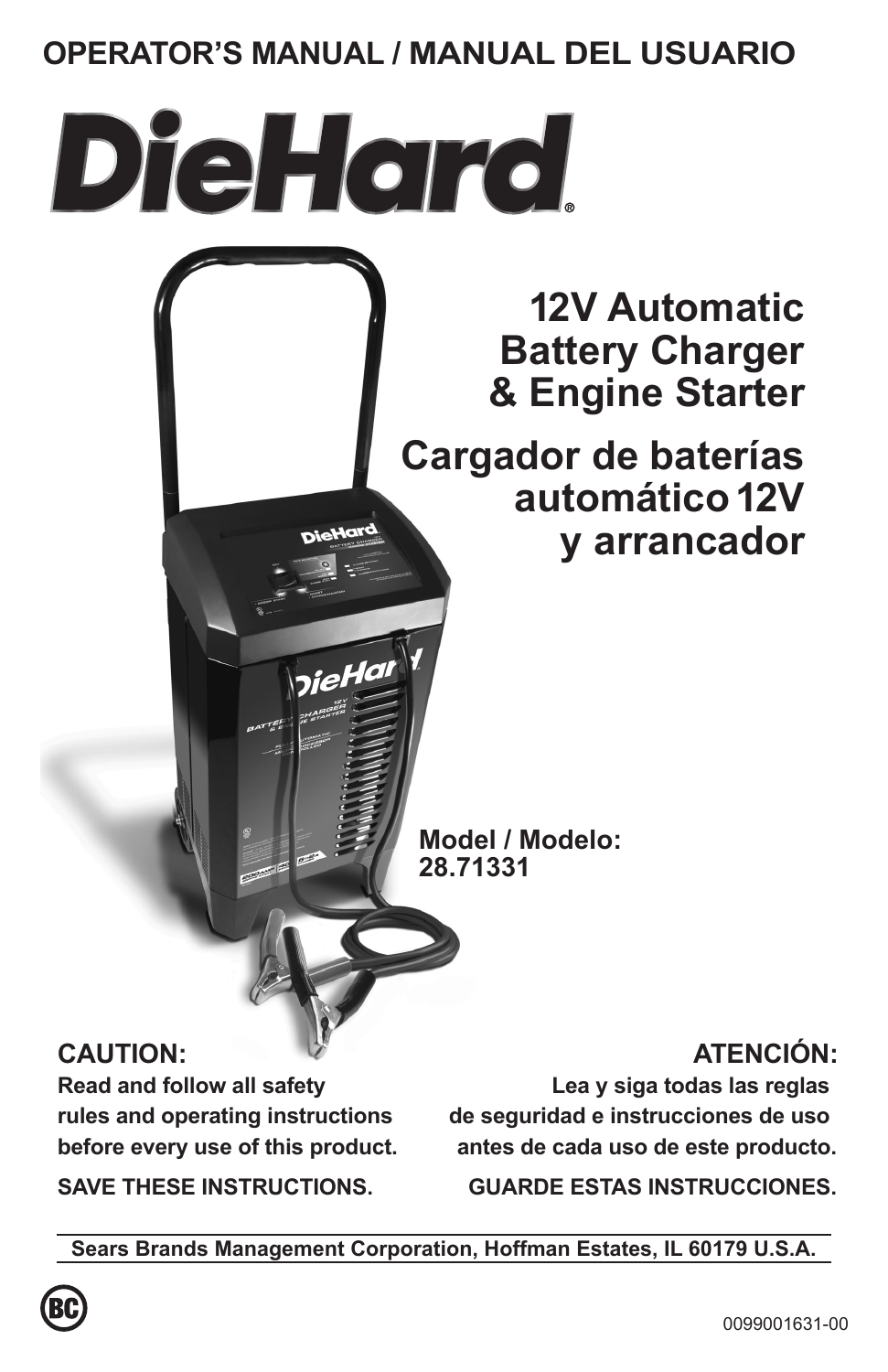#### **DIEHARD® LIMITED WARRANTY**

FOR THREE YEARS from the date of sale, this product is warranted against defects in material or workmanship when it is operated according to all supplied instructions.

WITH PROOF OF SALE, return a defective product to the retailer from which it was purchased for free replacement.

This warranty gives you specific legal rights, and you may also have other rights which vary from state to state.

Sears Brands Management Corporation, Hoffman Estates, IL 60179

#### **FOR CUSTOMER ASSISTANCE OR REPLACEMENT PARTS, CALL 1-800-SEARS-64 (1-800-732-7764) TOLL-FREE FROM 7 AM TO 5 PM CT, MONDAY-FRIDAY.**

### **GARANTÍA LIMITADA DIEHARD®**

DURANTE TRES AÑOS desde la fecha de venta, este producto está garantizado contra defectos de materiales o mano de obra cuando se opera de acuerdo a las instrucciones provistas.

CON EL COMPROBANTE DE VENTA, devolver un producto defectuoso a la tienda donde fue comprado para el reemplazo gratuito.

Esta garantía le otorga derechos legales específicos, así como otros derechos, que varían de estado a estado.

Sears Brands Management Corporation, Hoffman Estates, IL 60179

**PARA ASISTENCIA AL CLIENTE O REPUESTOS, LLAME GRATIS AL 7 AM-5 PM CT LUNES A VIERNES: 1-800-SEARS-64 (1-800-732-7764)**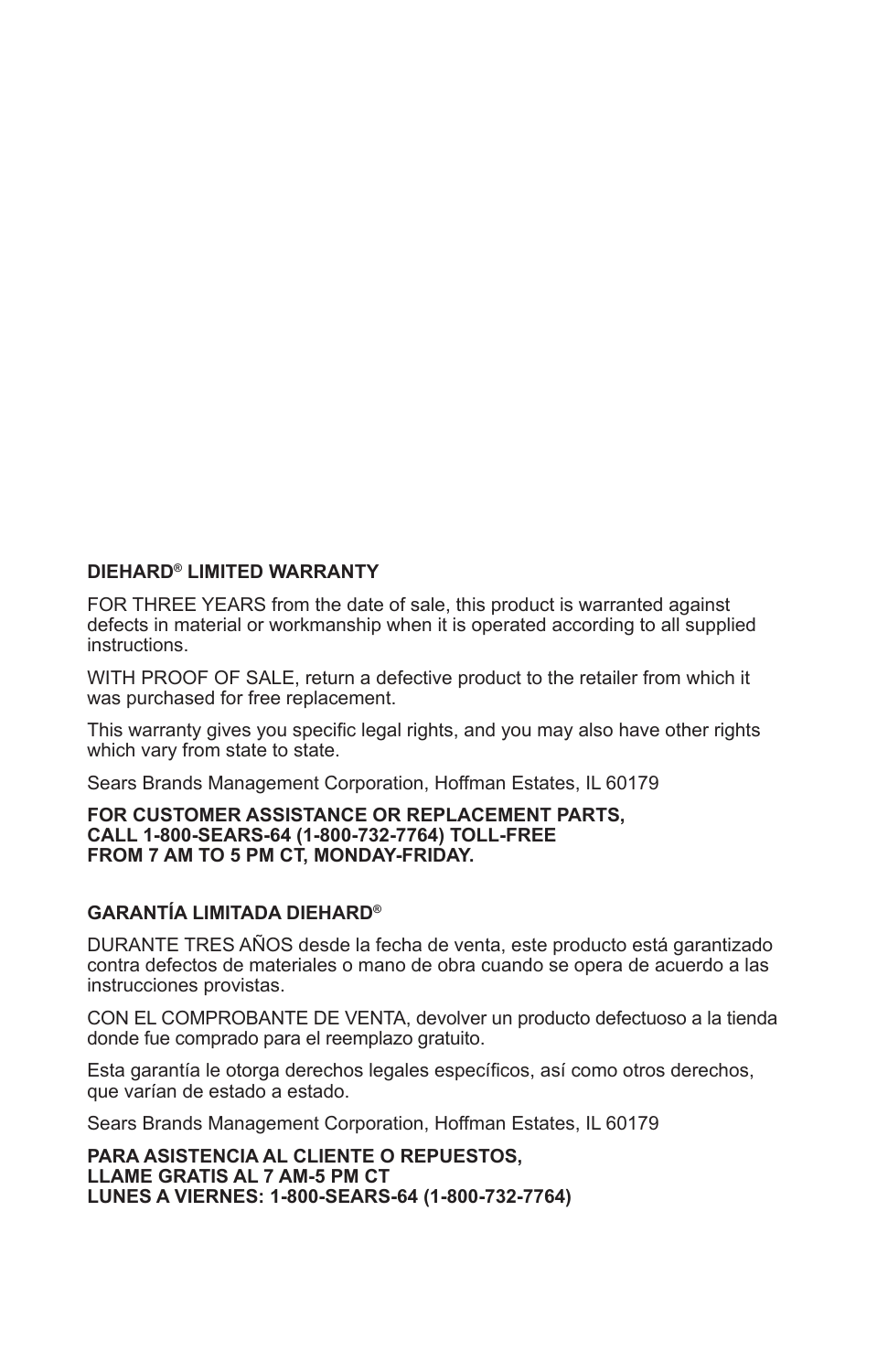# **CONTENTS**

| FOLLOW THESE STEPS WHEN BATTERY IS INSTALLED IN VEHICLE 5 |  |
|-----------------------------------------------------------|--|
|                                                           |  |
|                                                           |  |
|                                                           |  |
|                                                           |  |
|                                                           |  |
|                                                           |  |
|                                                           |  |
|                                                           |  |

# **CONTENIDOS**

| SIGA ESTOS PASOS CUANDO LA BATERÍA ESTÉ COLOCADA EN EL VEHÍCULO  12    |  |
|------------------------------------------------------------------------|--|
| SIGA ESTOS PASOS CUANDO LA BATERÍA SE ENCUENTRE FUERA DEL VEHÍCULO  12 |  |
|                                                                        |  |
|                                                                        |  |
|                                                                        |  |
|                                                                        |  |
|                                                                        |  |
|                                                                        |  |
|                                                                        |  |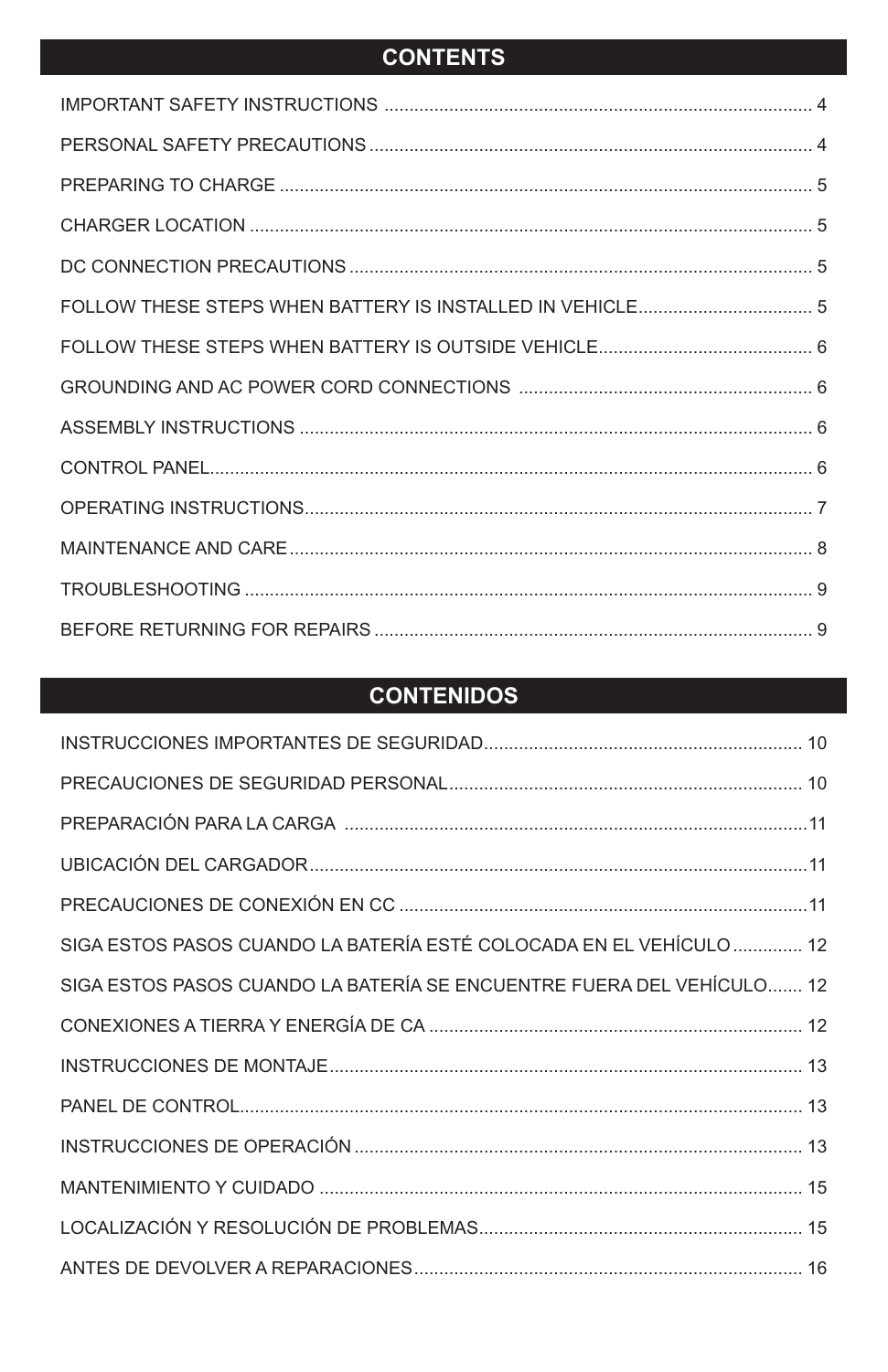# **SAVE THESE INSTRUCTIONS.**

- **1.1 SAVE THESE INSTRUCTIONS**  This manual contains important safety and operating instructions.
- **1.2** Keep out of reach of children.
- **1.3** Do not expose the charger to rain or snow.
- **1.4** Use of an attachment not recommended or sold by the battery charger manufacturer may result in a risk of fire, electric shock or injury to persons.
- **1.5** To reduce the risk of damage to electric plug and cord, pull by the plug rather than the cord when disconnecting charger.
- **1.6** An extension cord should not be used unless absolutely necessary. Use of improper extension cord could result in a risk of fire and electric shock. If an extension cord must be used, make sure:
	- **•** The pins on plug of extension cord are the same number, size and shape as those of plug on charger.
	- The extension cord is properly wired and in good electrical condition; and
	- The wire size is large enough for AC ampere rating of charger, as specified in section 8.
- **1.7** Do not operate charger with damaged cord or plug – replace the cord or plug immediately.
- **1.8** Do not operate charger if it has received a sharp blow, been dropped, or otherwise

## **2. PERSONAL SAFETY PRECAUTIONS**

- **2.1** Consider having someone close enough by to come to your aid when you work near a lead-acid battery.
- **2.2** Have plenty of fresh water and soap nearby in case battery acid contacts skin, clothing, or eyes.
- **2.3** Wear complete eye protection and clothing protection. Avoid touching eyes while working near battery.
- **2.4** If battery acid contacts skin or clothing, wash immediately with soap and water. If acid enters eye, immediately flood eye with running cold water for at least 10 minutes and get medical attention immediately.
- **2.5** NEVER smoke or allow a spark or flame in vicinity of battery or engine.
- **2.6** Be extra cautious to reduce risk of dropping a metal tool onto battery. It might spark or short-circuit battery or other electrical part that may cause explosion.

damaged in any way; take it to a qualified serviceman.

- **1.9** Do not disassemble charger; take it to a qualified serviceman when service or repair is required. Incorrect reassembly may result in a risk of electric shock or fire.
- **1.10** To reduce risk of electric shock, unplug charger from outlet before attempting any maintenance or cleaning. Turning off controls will not reduce this risk.

### **1.11 WARNING: RISK OF EXPLOSIVE GASES.**

- **a.** WORKING IN VICINITY OF A LEAD-ACID BATTERY IS DANGEROUS. BATTERIES GENERATE EXPLOSIVE GASES DURING NORMAL BATTERY OPERATION. FOR THIS REASON, IT IS OF UTMOST IMPORTANCE THAT YOU FOLLOW THE INSTRUCTIONS EACH TIME YOU USE THE CHARGER.
- **b.** To reduce risk of battery explosion, follow these instructions and those published by battery manufacturer and manufacturer of any equipment you intend to use in vicinity of battery. Review cautionary markings on these products and on engine.
- **1.12** Pursuant to California Proposition 65, this product contains chemicals known to the State of California to cause cancer and birth defects or other reproductive harm. Wash hands after handling.
- **2.7** Remove personal metal items such as rings, bracelets, necklaces, and watches when working with a lead-acid battery. A lead-acid battery can produce a shortcircuit current high enough to weld a ring or the like to metal, causing a severe burn.
- **2.8** Use the battery charger on LEAD-ACID and AGM-type rechargeable batteries with recommended rated capacities of 22-59Ah (12V). It is not intended to supply power to a low voltage electrical system other than in a starter-motor application. Do not use battery charger for charging dry-cell batteries that are commonly used with home appliances. These batteries may burst and cause injury to persons and damage to property.
- **2.9** NEVER charge a frozen battery.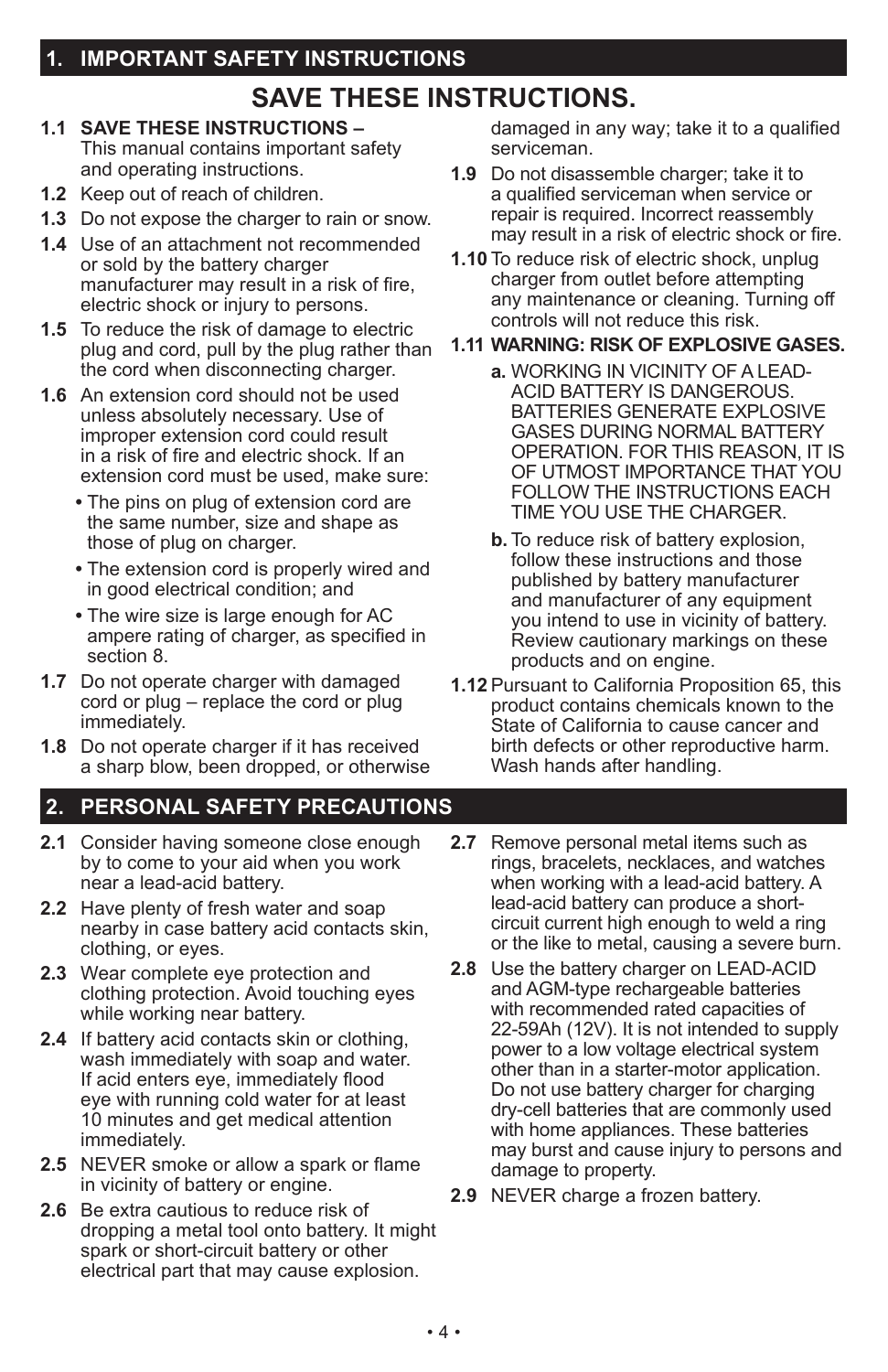## **3. PREPARING TO CHARGE**

- **3.1** If necessary to remove battery from vehicle to charge, always remove grounded terminal from battery first. Make sure all accessories in the vehicle are off. so as not to cause an arc.
- **3.2** Be sure area around battery is well ventilated while battery is being charged.
- **3.3** Clean battery terminals. Be careful to keep corrosion from coming in contact with eyes.
- **3.4** Add distilled water in each cell until battery acid reaches level specified by battery manufacturer. Do not overfill. For a

### **4. CHARGER LOCATION**

- **4.1** Locate charger as far away from battery as DC cables permit.
- **4.2** Never place charger directly above battery being charged; gases from battery will corrode and damage charger.
- **4.3** Never allow battery acid to drip on charger when reading electrolyte specific gravity or filling battery.

### **5. DC CONNECTION PRECAUTIONS**

**5.1** Connect and disconnect DC output clips only after setting any charger switches to "off" position and removing AC cord from electric outlet. Never allow clips to touch each other.

### **6. FOLLOW THESE STEPS WHEN BATTERY IS INSTALLED IN VEHICLE**

**A SPARK NEAR THE BATTERY MAY CAUSE A BATTERY EXPLOSION. TO REDUCE THE RISK OF A SPARK NEAR THE BATTERY:**

- **6.1** Position AC and DC cords to reduce risk of damage by hood, door, or moving engine part.
- **6.2** Stay clear of fan blades, belts, pulleys, and other parts that can cause injury to persons.
- **6.3** Check polarity of battery posts. POSITIVE (POS, P, +) battery post usually has larger diameter than NEGATIVE (NEG, N,–) post.
- **6.4** Determine which post of battery is grounded (connected) to the chassis. If negative post is grounded to chassis (as in most vehicles), see (6.5). If positive post is grounded to the chassis, see (6.6).
- **6.5** For negative-grounded vehicle, connect POSITIVE (RED) clip from battery charger to POSITIVE (POS, P, +) ungrounded post of battery. Connect NEGATIVE (BLACK)

battery without removable cell caps, such as valve regulated lead acid batteries, carefully follow manufacturer's recharging instructions.

- **3.5** Study all battery manufacturer's specific precautions while charging and recommended rates of charge.
- **3.6** Determine voltage of battery by referring to car owner's manual and make sure that output voltage selector switch is set at correct voltage. If charger has adjustable charge rate, charge battery initially at lowest rate.
- **4.4** Do not operate charger in a closed-in area or restrict ventilation in any way.
- **4.5** Do not set a battery on top of charger.

**5.2** Attach clips to battery and chassis, as indicated in sections 6 and 7.

#### clip to vehicle chassis or engine block away from battery. Do not connect clip to carburetor, fuel lines, or sheet-metal body parts. Connect to a heavy gauge metal part of the frame or engine block.

- **6.6** For positive-grounded vehicle, connect NEGATIVE (BLACK) clip from battery charger to NEGATIVE (NEG,  $N, -$ ) ungrounded post of battery. Connect POSITIVE (RED) clip to vehicle chassis or engine block away from battery. Do not connect clip to carburetor, fuel lines, or sheet-metal body parts. Connect to a heavy gauge metal part of the frame or engine block.
- **6.7** When disconnecting charger, turn switches to off, disconnect AC cord, remove clip from vehicle chassis, and then remove clip from battery terminal.
- **6.8** See *Operating Instructions* for length of charge information.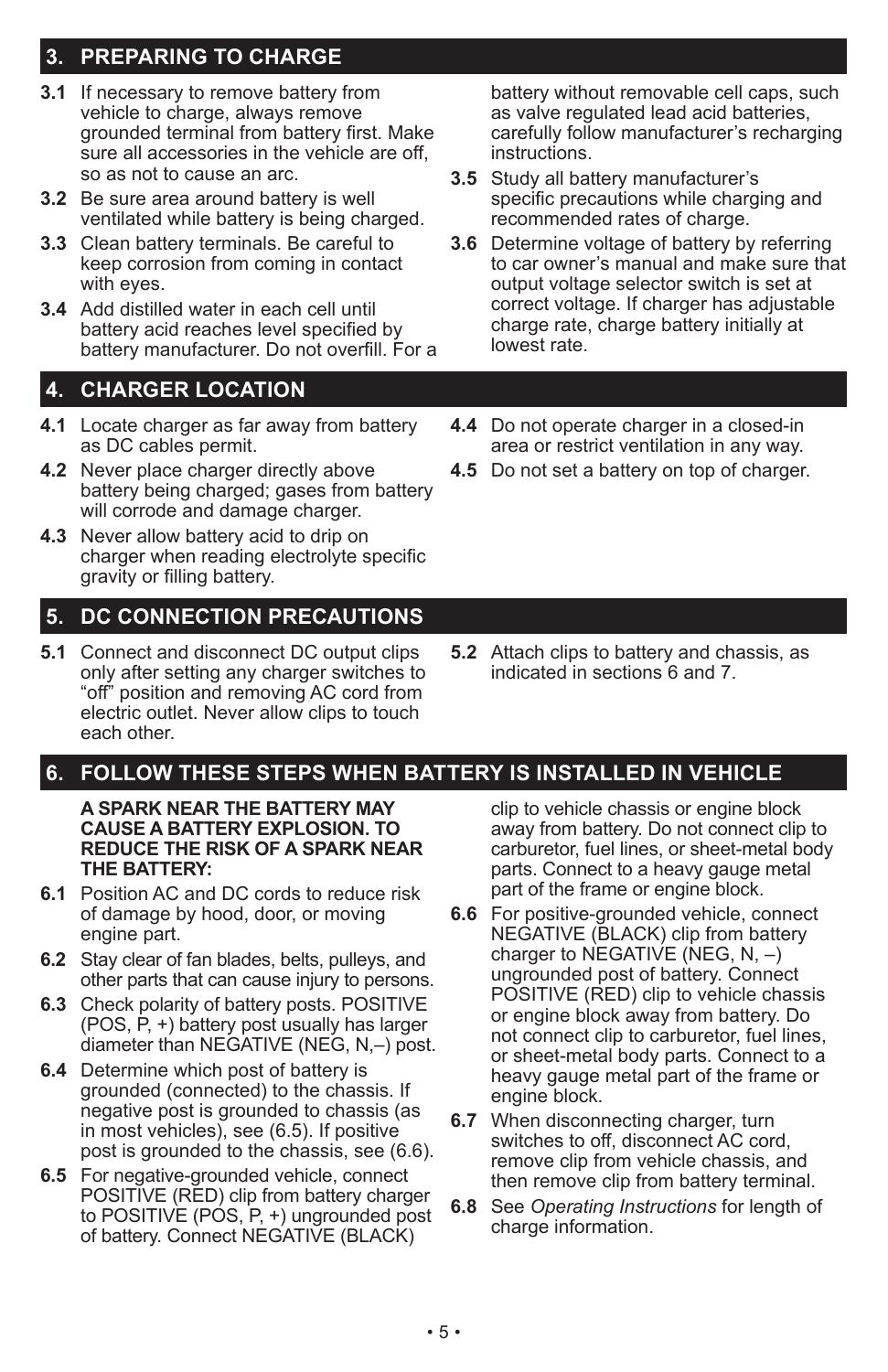## **7. FOLLOW THESE STEPS WHEN BATTERY IS OUTSIDE VEHICLE**

#### **A SPARK NEAR THE BATTERY MAY CAUSE A BATTERY EXPLOSION. TO REDUCE THE RISK OF A SPARK NEAR THE BATTERY:**

- **7.1** Check polarity of battery posts. POSITIVE (POS, P, +) battery post usually has a larger diameter than NEGATIVE (NEG, N, –) post.
- **7.2** Attach at least a 24-inch-long 6-gauge (AWG) insulated battery cable to NEGATIVE (NEG, N, –) battery post.
- **7.3** Connect POSITIVE (RED) charger clip to POSITIVE (POS, P, +) post of battery.
- **7.4** Position yourself and free end of cable as far away from battery as possible – then

## **8. GROUNDING AND AC POWER CORD CONNECTIONS**

This battery charger is for use on a nominal 120 volt circuit and has a grounded plug. The charger must be grounded, to reduce the risk of electric shock. The plug must be plugged into an outlet that is properly installed and grounded in accordance with all local codes and ordinances. The plug pins must fit the receptacle (outlet). Do not use with an ungrounded system.

**DANGER:** Never alter the AC cord or plug provided – if it does not fit the outlet, have a proper grounded outlet installed by a qualified electrician. An improper connection can result in a risk of an electric shock or electrocution.

**NOTE:** Pursuant to Canadian Regulations, use of an adapter plug is not allowed in Canada. Use of an

## **9. ASSEMBLY INSTRUCTIONS**

**9.1** Remove all cord wraps and uncoil the cables prior to using the battery charger. connect NEGATIVE (BLACK) charger clip to free end of cable.

- **7.5** Do not face battery when making final connection.
- **7.6** When disconnecting charger, always do so in reverse sequence of connecting procedure and break first connection while as far away from battery as practical.
- **7.7** A marine (boat) battery must be removed and charged on shore. To charge it on board requires equipment specially designed for marine use.

adapter plug in the United States is not recommended and should not be used. **USING AN EXTENSION CORD**

The use of an extension cord is not recommended. If you must use an extension cord, follow these guidelines:

- **•** Pins on plug of extension cord must be the same number, size, and shape as those of plug on charger.
- **•** Ensure that the extension cord is properly wired and in good electrical condition.
- **•** Wire size must be large enough for the AC ampere rating of charger, as specified:

| Length of cord (feet)   25 |    | 50 |    | $100$ 150 |
|----------------------------|----|----|----|-----------|
| AWG* size of cord          | 14 |    | 10 |           |

\*AWG-American Wire Gauge

**9.2** Extend the handle from the retracted position by pulling it upward until it locks into place. (Press the small silver buttons inward, if necessary.)

## **10. CONTROL PANEL**

### **ON/OFF SWITCH**

Use this switch to select between the Charge/Maintain rate, Boost rate and the Engine Start mode.

- **• OFF** When the switch is in this position (middle), the charger is turned off.
- **• BOOST or CHARGE/MAINTAIN**  When the switch is in this position, the Rate Selection button can be set to either the Charge/Maintain 6A<>2A or the Boost 40A setting.
- **• ENGINE START** When the switch is in this position, the Engine Start LED will illuminate.

### **RATE SELECTION BUTTON**

Use this button to select one of the following:

- **• 6A<>2A CHARGE/MAINTAIN –** For charging small and large batteries. Not recommended for industrial applications.
- **40A BOOST –** For quickly adding energy to a severely discharged or large capacity battery prior to ENGINE START.
- **• 200A ENGINE START –** Provides 200 amps for cranking an engine with a weak or run-down battery. Always use in combination with a battery.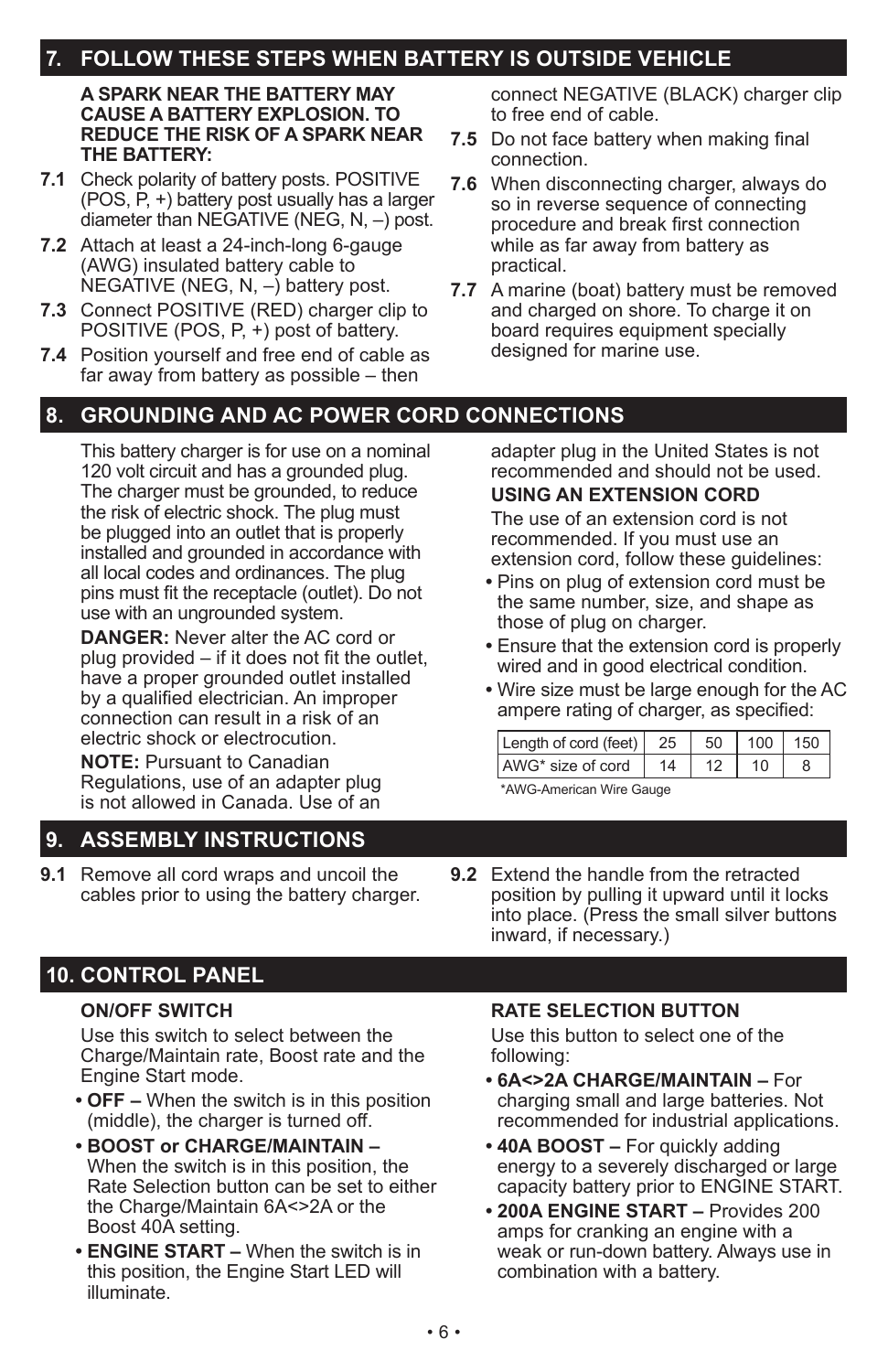### **LED INDICATORS**

**CLAMPS REVERSED (red) LED flashing:** The connections are reversed. **BOOST/CHARGING (yellow/orange) LED lit:** The charger has detected that a battery is connected, and is performing the selected operation—either Boost or Charge.

### **11. OPERATING INSTRUCTIONS**

**WARNING:** A spark near the battery may cause an explosion.

**WARNING:** When the unit is in either the Boost/Charge or Engine Start mode, the clamps are energized and will spark if touched together.

#### **CHARGING A BATTERY IN THE VEHICLE**

- **1.** Turn off all the vehicle's accessories.
- **2.** Keep the hood open.
- **3.** Clean the battery terminals.
- **4.** Set the switch to the OFF position.
- **5.** Lay the AC/DC cables away from any fan blades, belts, pulleys and other moving parts that can cause injury.
- **6.** Connect the battery, following the precautions listed in sections 6 and 7.
- **7.** Connect the charger to an electrical outlet.
- **8.** With the charger plugged in and connected to the battery of the vehicle, set the switch to the Boost or Charge/Maintain position.
- **9.** Select the desired rate.
- **10.** When disconnecting the charger, set the switch to the OFF position, disconnect the charger from the AC power, remove the clamp from the vehicle chassis, and then remove the clamp from the battery terminal.

#### **CHARGING A BATTERY OUTSIDE OF THE VEHICLE**

- **1.** First, place battery in a well-ventilated area.
- **2.** Set the switch to the OFF position.
- **3.** Clean the battery terminals.
- **4.** Connect the battery, following the precautions listed in sections 6 and 7.
- **5.** Connect the charger to the electrical outlet.
- **6.** With the charger plugged in and connected to the battery of the vehicle, set the switch to the Boost or Charge/ Maintain position.
- **7.** Select the desired rate.
- **8.** When disconnecting the charger, set the switch to the OFF position, disconnect the charger from the AC

**BOOST/CHARGING (yellow/orange) LED flashing:** The charger is in abort mode.

**CHARGED/MAINTAINING (green) LED pulsing:** The battery is fully charged and the charger is in maintain mode.

**NOTE:** See *Operating Instructions* for a complete description of the charger modes.

power, disconnect the negative clamp, and finally the positive clamp.

**9.** A marine (boat) battery must be removed and charged on shore.

### **USING THE ENGINE START FEATURE**

Your battery charger can be used to jump start your car if the battery is low. Follow all safety instructions and precautions for charging your battery. Wear complete eye protection and protective clothing.

**WARNING:** Using the ENGINE START feature WITHOUT a battery installed in the vehicle will damage the vehicle's electrical system.

**NOTE:** If you have charged the battery and it still will not start your car, do not use the Engine Start feature, or it will damage the vehicle's electrical system. Have the battery checked.

- **1.** Set the switch to the OFF position.
- **2.** With the charger unplugged from the AC outlet, connect the charger to the battery following the instructions given in *Charging A Battery in the Vehicle* .
- **3.** Plug the charger AC power cord into the AC outlet.
- **4.** With the charger plugged in and connected to the battery of the vehicle, set the ON/OFF switch to the Engine Start position. The Engine Start LED will illuminate.
- **5.** Crank the engine until it starts or 5 seconds pass. If the engine does not start, wait 3 minutes before cranking again. This allows the charger and battery to cool down.

**NOTE:** During extremely cold weather, or if the battery is under 2 volts, boost the battery for 5 minutes before cranking the engine.

- **6.** If the engine fails to start, use the 40A Boost rate for 5 minutes or more before attempting to crank the engine again.
- **7.** After the engine starts, move the switch to the OFF position and unplug the AC power cord before disconnecting the battery clips from the vehicle.
- **8.** Clean and store the charger in a dry location.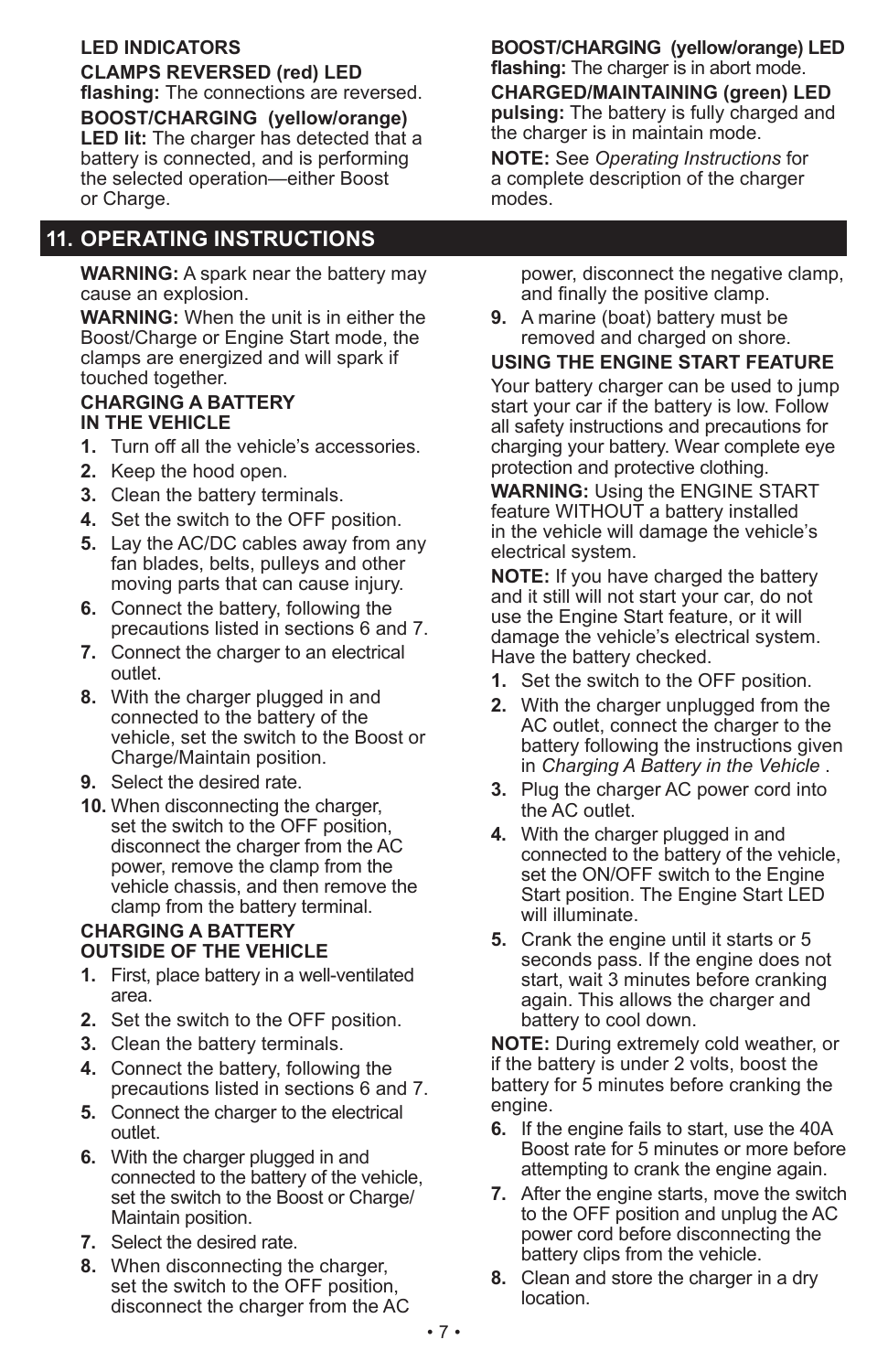**NOTE:** If the engine does turn over but never starts, there is not a problem with the starting system; there is a problem somewhere else with the vehicle. STOP cranking the engine until the other problem has been diagnosed and corrected.

### **AUTOMATIC CHARGING MODE**

When an Automatic Charge is performed, the charger switches to the maintain mode automatically after the battery is charged.

### **ABORTED CHARGE**

If charging cannot be completed normally, charging will abort. When charging aborts, the charger's output is shut off and the BOOST/CHARGING (yellow/orange) LED will flash. Do not continue attempting to charge this battery. Have it checked or replaced.

### **DESULFATION MODE**

Desulfation could take 8 to 10 hours. If desulfation fails, charging will abort and the BOOST/CHARGING (yellow/orange) LED will flash.

### **COMPLETION OF CHARGE**

Charge completion is indicated by the CHARGED/MAINTAINING (green) LED. When pulsing, the charger has switched to the maintain mode of operation.

### **MAINTAIN MODE (FLOAT-MODE MONITORING)**

When the CHARGED/MAINTAINING (green) LED is pulsing, the charger has started maintain mode. In this mode, the charger keeps the battery fully charged by delivering a small current when necessary. If the charger has to provide its maximum maintain current for a continuous 12 hour period, it will go into abort mode (see *Aborted Charge* section). This is usually caused by a drain on the battery or the battery could be bad. Make sure there are no loads on the battery. If there are, remove them. If there are none, have the battery checked or replaced.

#### **MAINTAINING A BATTERY**

The 28.71331 charges and maintains 12 volt batteries, keeping them at full charge.

**NOTE:** The maintain mode technology allows you to safely charge and maintain a healthy battery for extended periods of time. However, problems with the battery, electrical problems in the vehicle, improper connections or other unanticipated conditions could cause excessive current draws. As such, occasionally monitoring your battery and the charging process is required.

#### **BATTERY CHARGING TIMES**

**CCA** = Cold Cranking Amps **RC** = Reserve Capacity **Ah** = Amp Hour

|                                  | <b>BATTERY SIZE/RATING</b> |           | <b>CHARGE RATE/TIME</b>         |
|----------------------------------|----------------------------|-----------|---------------------------------|
|                                  |                            |           | 6A < > 2A                       |
| <b>SMALL BATTERIES</b>           |                            | $6-12$ Ah | $1\frac{1}{2} - 2\frac{1}{2}$ h |
| Motorcycle, garden tractor, etc. |                            | 12-32 Ah  | $2\frac{1}{2}$ -7 h             |
| <b>CARS AND</b><br><b>TRUCKS</b> | 200-315 CCA                | 40-60 RC  | $7\frac{1}{2} - 9\frac{1}{2}$ h |
|                                  | 315-550 CCA                | 60-85 RC  | $9\frac{1}{2}$ -12 h            |
|                                  | 550-1000 CCA               | 85-190 RC | <b>MAINTAIN ONLY</b>            |
|                                  |                            | 80 RC     | 12 <sub>h</sub>                 |
| MARINE/DEEP-CYCLE                |                            | 140 RC    | <b>MAINTAIN ONLY</b>            |
|                                  |                            | 160 RC    | <b>MAINTAIN ONLY</b>            |
|                                  |                            | 180 RC    | <b>MAINTAIN ONLY</b>            |

Times are based on a 50% discharged battery and may change, depending on age and condition of battery.

### **12. MAINTENANCE AND CARE**

A minimal amount of care can keep your battery charger working properly for years.

- **•** Clean the clamps each time you are finished charging. Wipe off any battery fluid that may have come in contact with the clamps to prevent corrosion.
- **•** Occasionally cleaning the case of the charger with a soft cloth will keep the finish shiny and help prevent corrosion.
- **•** Coil the input and output cords neatly when storing the charger. This will help prevent accidental damage to the cords and charger.
- Store the charger unplugged from the AC power outlet in an upright position.
- **•** Store inside, in a cool, dry place. Do not store the clamps on the handle, clipped together, on or around metal, or clipped to the cables.